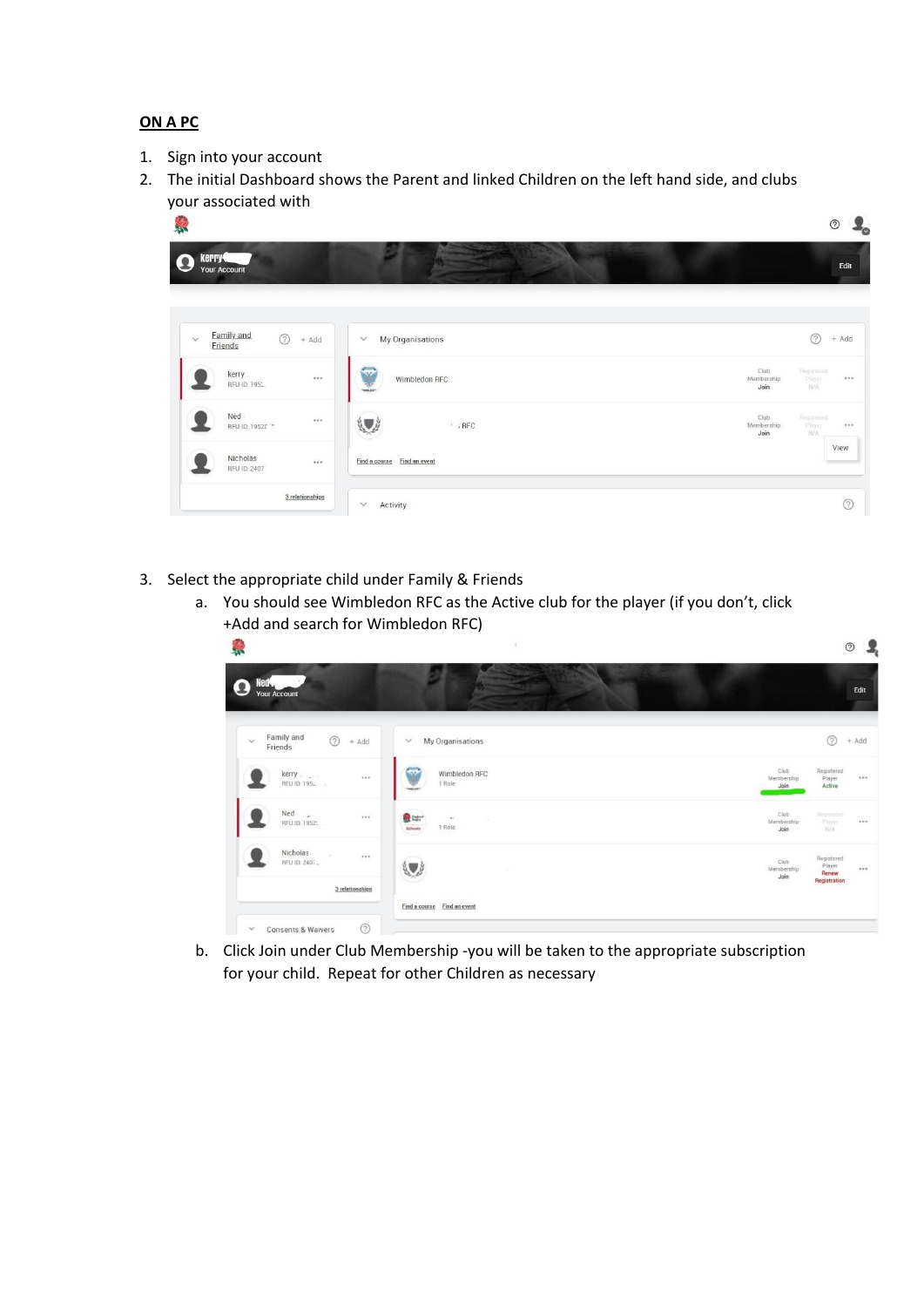| <b>Wimbledon RFC</b><br><b>Buy Membership</b> |                                                                                                                                                                                                                                                                                                                                                                                                                                  | <b>Back</b>      |
|-----------------------------------------------|----------------------------------------------------------------------------------------------------------------------------------------------------------------------------------------------------------------------------------------------------------------------------------------------------------------------------------------------------------------------------------------------------------------------------------|------------------|
| View Basket d.                                | U14 Boys Subscription<br>Junior Playing - 1 Years                                                                                                                                                                                                                                                                                                                                                                                | Price<br>£160.00 |
| ②<br>Select Person                            | Join Date 01/08/2020 - Renewal Date 01/08/2021<br>Total for one child is £160; subs = £32, non-mandatory donation = £128. If you have two or more children, add each additional child to your basket and Family Membership (total,<br>capped is £250) will be automatically applied (subs = £50, non-mandatory donation = £200). Should you wish to amend the non-mandatory donation amount, please talk to your<br>team manager |                  |
| kerry<br><b>BFU ID: 195</b>                   | Prerequisites<br>Individual must be less than 14 years old at the start of the season<br>Only available to Male gender individuals<br>Individual must be more than 12 years old at the start of the season                                                                                                                                                                                                                       |                  |
| Ned<br>RFU ID: 195                            | <b>Discounts</b><br>Order membership fees capped at £250.00 when purchasing multiple 2                                                                                                                                                                                                                                                                                                                                           |                  |
| <b>Nicholas</b><br>RFU ID: 240                |                                                                                                                                                                                                                                                                                                                                                                                                                                  |                  |
| 3 relationships                               |                                                                                                                                                                                                                                                                                                                                                                                                                                  |                  |

c. Finally, Click View Basket and Check out

| <b>A</b>                                            |   | $P_{\rm o}$<br>$\mathbf{A}$ |
|-----------------------------------------------------|---|-----------------------------|
| <b>Wimbledon RFC</b><br>ſ.<br><b>Buy Membership</b> |   | <b>Back</b><br>Cancel       |
| View Basket d.                                      |   |                             |
| $\odot$<br><b>Select Person</b><br>$\checkmark$     | ٠ |                             |
| kerry and<br>RFU ID: 191                            |   |                             |
| Neu.<br>RFU ID.                                     |   |                             |
| Nicholas<br>RFU ID: 24                              |   |                             |
| 3 relationships                                     |   |                             |

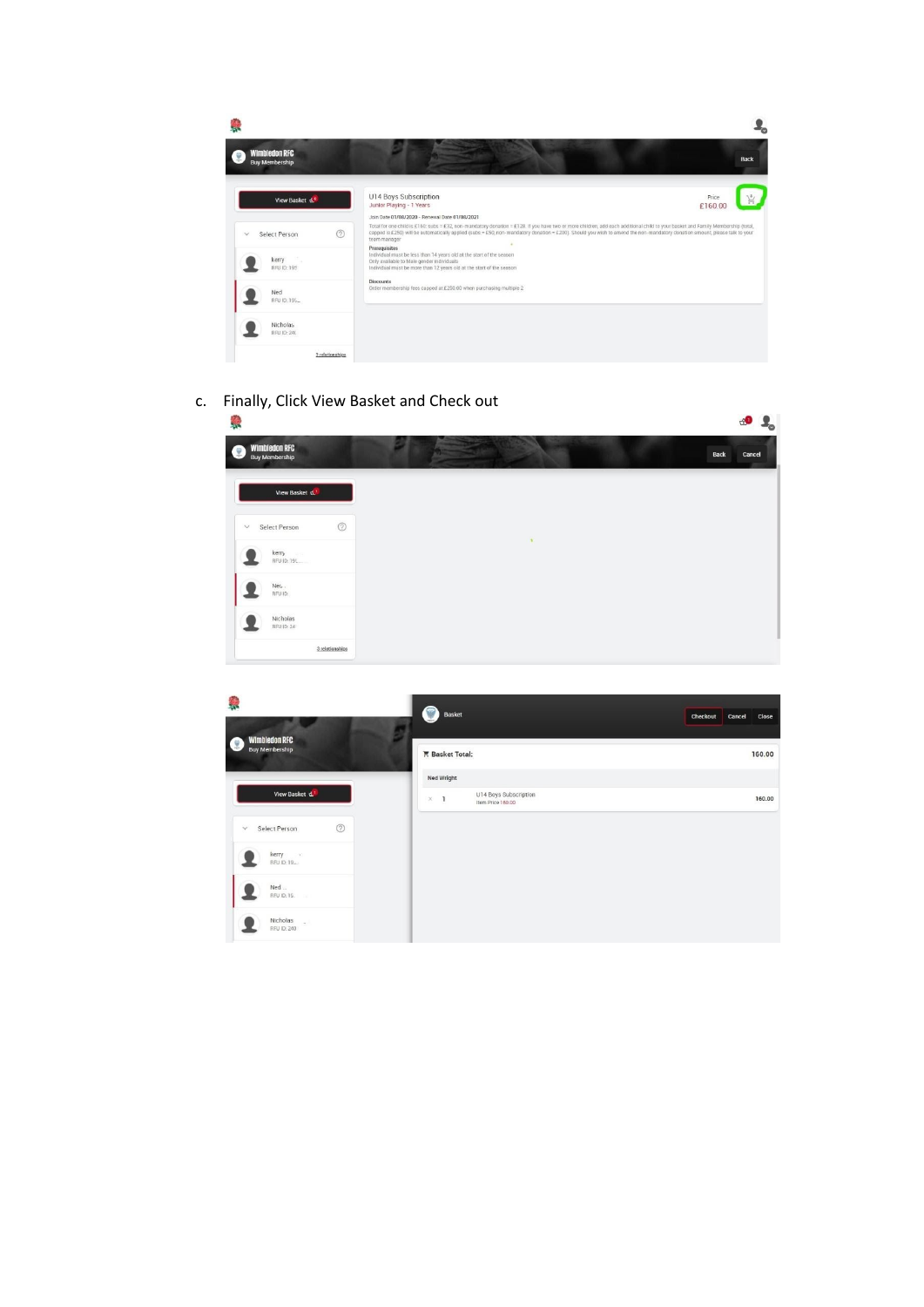## **ON A MOBILE**

| $\blacksquare$ BT $\widehat{\mathcal{F}}$<br>15:46<br>a gms.rfu.com<br><b>Wimbledon RFC</b><br>Sign in to your<br>account<br>Sign in<br><b>USERNAME</b><br>* PASSWORD<br>By using GMS, you shall be deemed to be bound<br>by GMS Terms and Conditions of Use and note<br>the privacy notice contained therein.<br>Login<br><b>Forgot Password</b> | 773% |  | Sign into your account |  |
|---------------------------------------------------------------------------------------------------------------------------------------------------------------------------------------------------------------------------------------------------------------------------------------------------------------------------------------------------|------|--|------------------------|--|
|                                                                                                                                                                                                                                                                                                                                                   |      |  |                        |  |
|                                                                                                                                                                                                                                                                                                                                                   |      |  |                        |  |
|                                                                                                                                                                                                                                                                                                                                                   |      |  |                        |  |
|                                                                                                                                                                                                                                                                                                                                                   |      |  |                        |  |
|                                                                                                                                                                                                                                                                                                                                                   |      |  |                        |  |
|                                                                                                                                                                                                                                                                                                                                                   |      |  |                        |  |
|                                                                                                                                                                                                                                                                                                                                                   |      |  |                        |  |
|                                                                                                                                                                                                                                                                                                                                                   |      |  |                        |  |
|                                                                                                                                                                                                                                                                                                                                                   |      |  |                        |  |
|                                                                                                                                                                                                                                                                                                                                                   |      |  |                        |  |
|                                                                                                                                                                                                                                                                                                                                                   |      |  |                        |  |
|                                                                                                                                                                                                                                                                                                                                                   |      |  |                        |  |
|                                                                                                                                                                                                                                                                                                                                                   |      |  |                        |  |
|                                                                                                                                                                                                                                                                                                                                                   |      |  |                        |  |

2. The initial Dashboard shows the Parent and linked Children on the left hand side, and clubs your associated with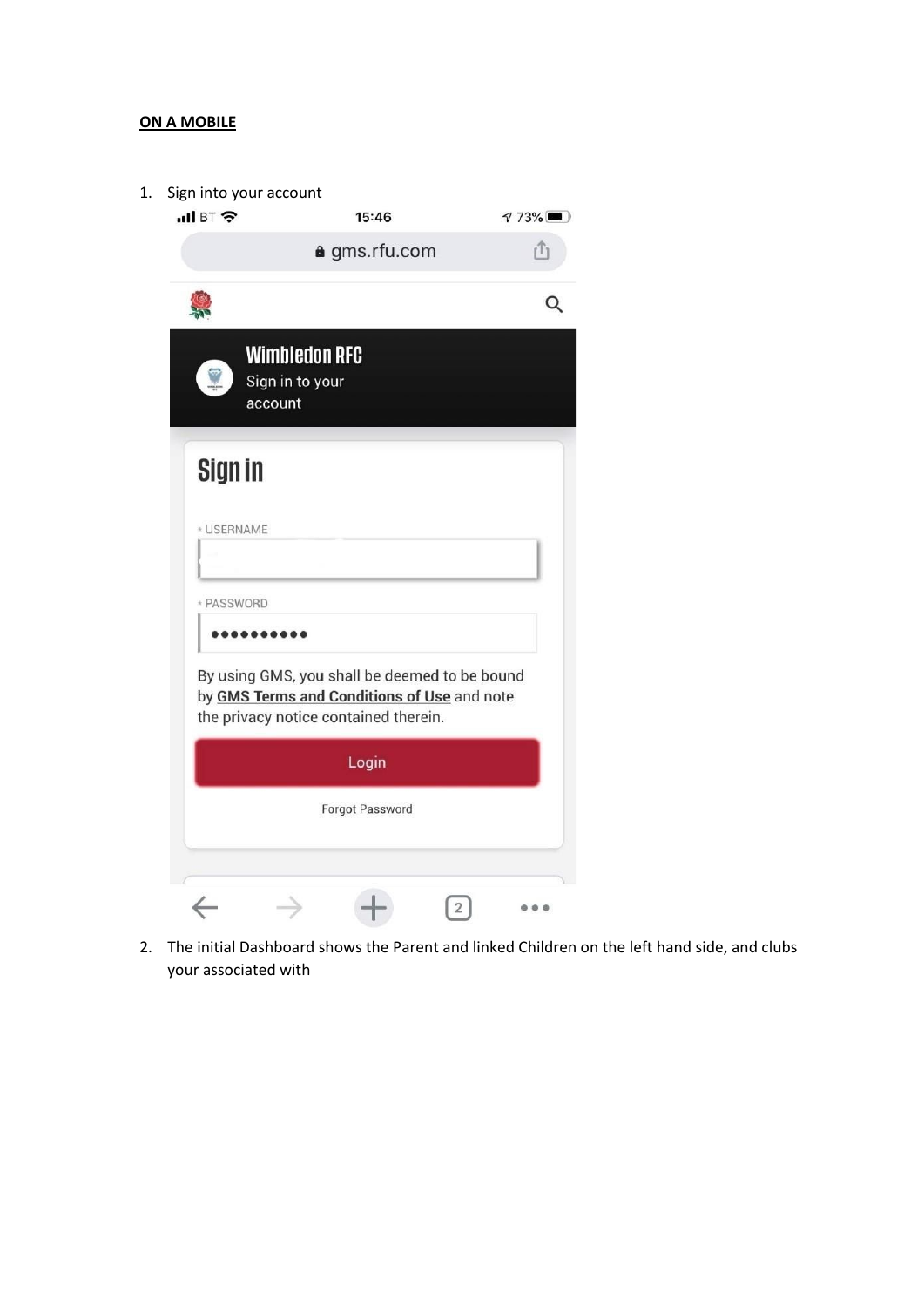| $\blacksquare$ BT $\widehat{\mathcal{F}}$ | 15:47                          | $772\%$                 |
|-------------------------------------------|--------------------------------|-------------------------|
|                                           | a gms.rfu.com                  | rî                      |
|                                           |                                | $\odot$ $\clubsuit$     |
|                                           | <b>Kerry</b><br>Your Account   |                         |
|                                           |                                | Edit                    |
|                                           | <b>Family and Friends</b>      | ②<br>+ Add              |
|                                           | kerry<br>RFU ID: 19            | 000                     |
|                                           | Ned<br>$RFU$ ID: $1$           | 000                     |
|                                           | Nicholas<br><b>RFU ID: 240</b> | 0.0.0                   |
|                                           |                                | 3 relationships         |
|                                           |                                | $\overline{\mathbf{c}}$ |

- 3. Select the appropriate child under Family & Friends
	- a. You should see Wimbledon RFC as the Active club for the player (if you don't, click +Add and search for Wimbledon RFC)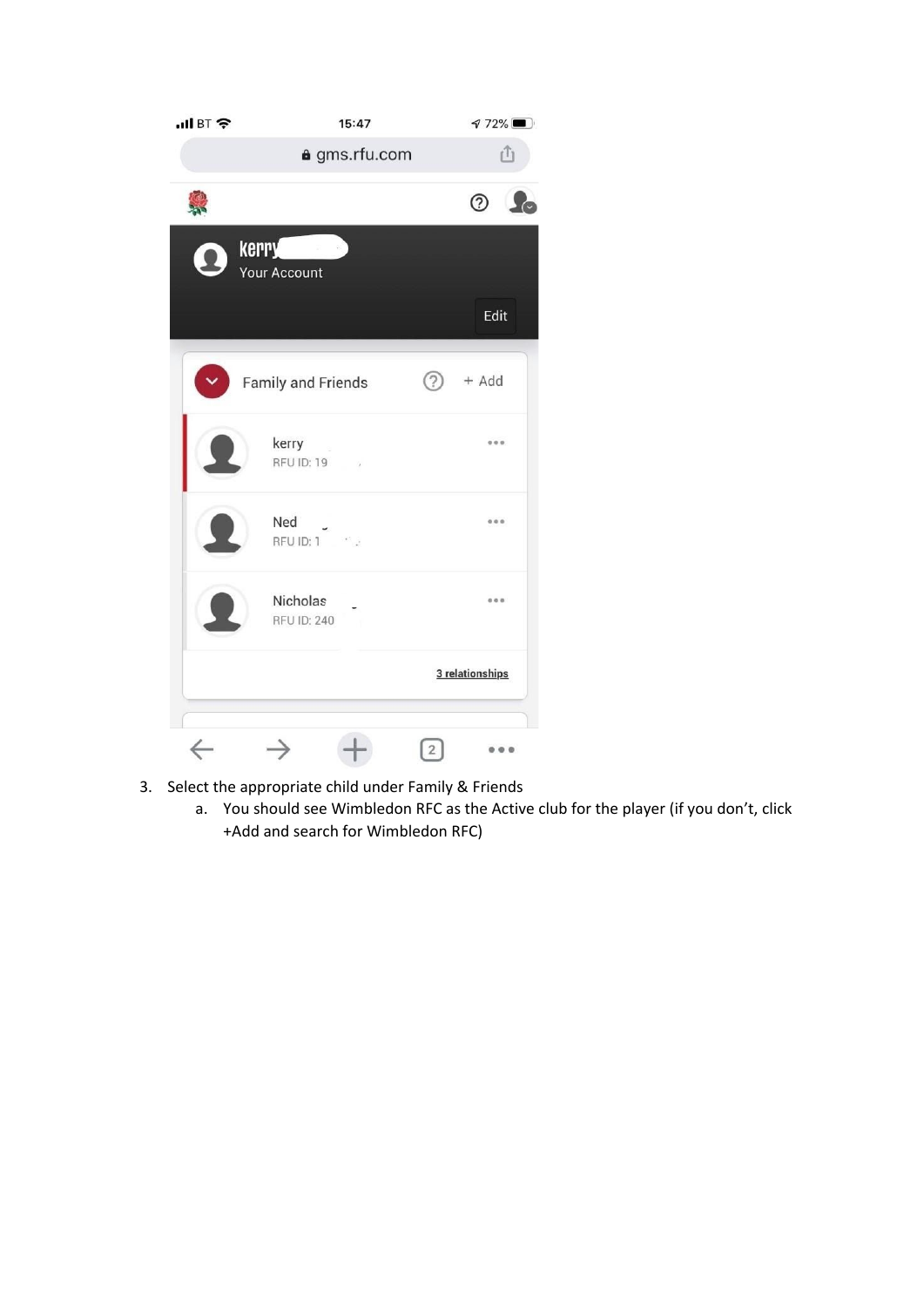

b. Click Join under Club Membership - you will be taken to the appropriate subscription f o r y o u r c hild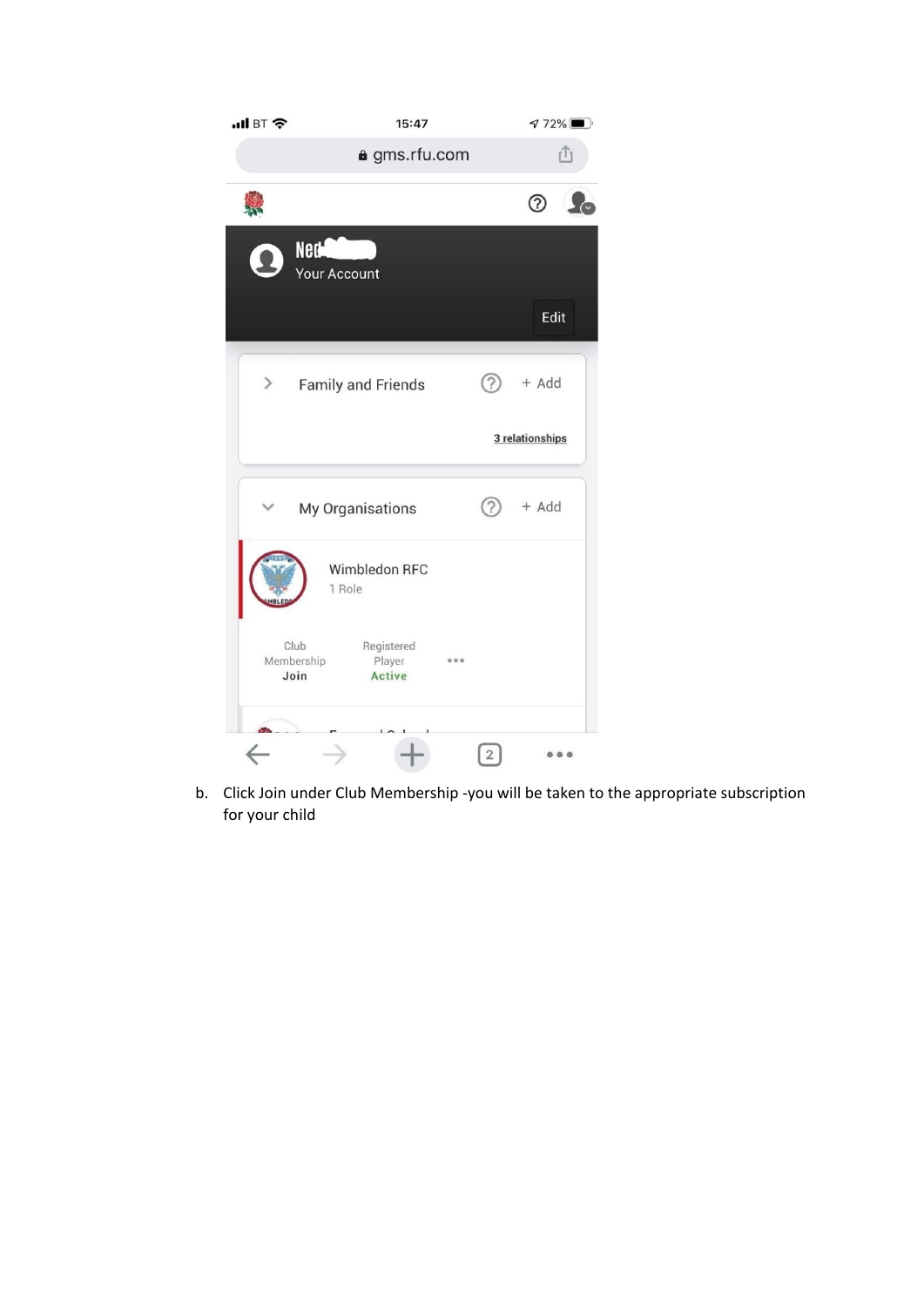

c. Click the Basket symbol below the price and the Sub will be added to the basket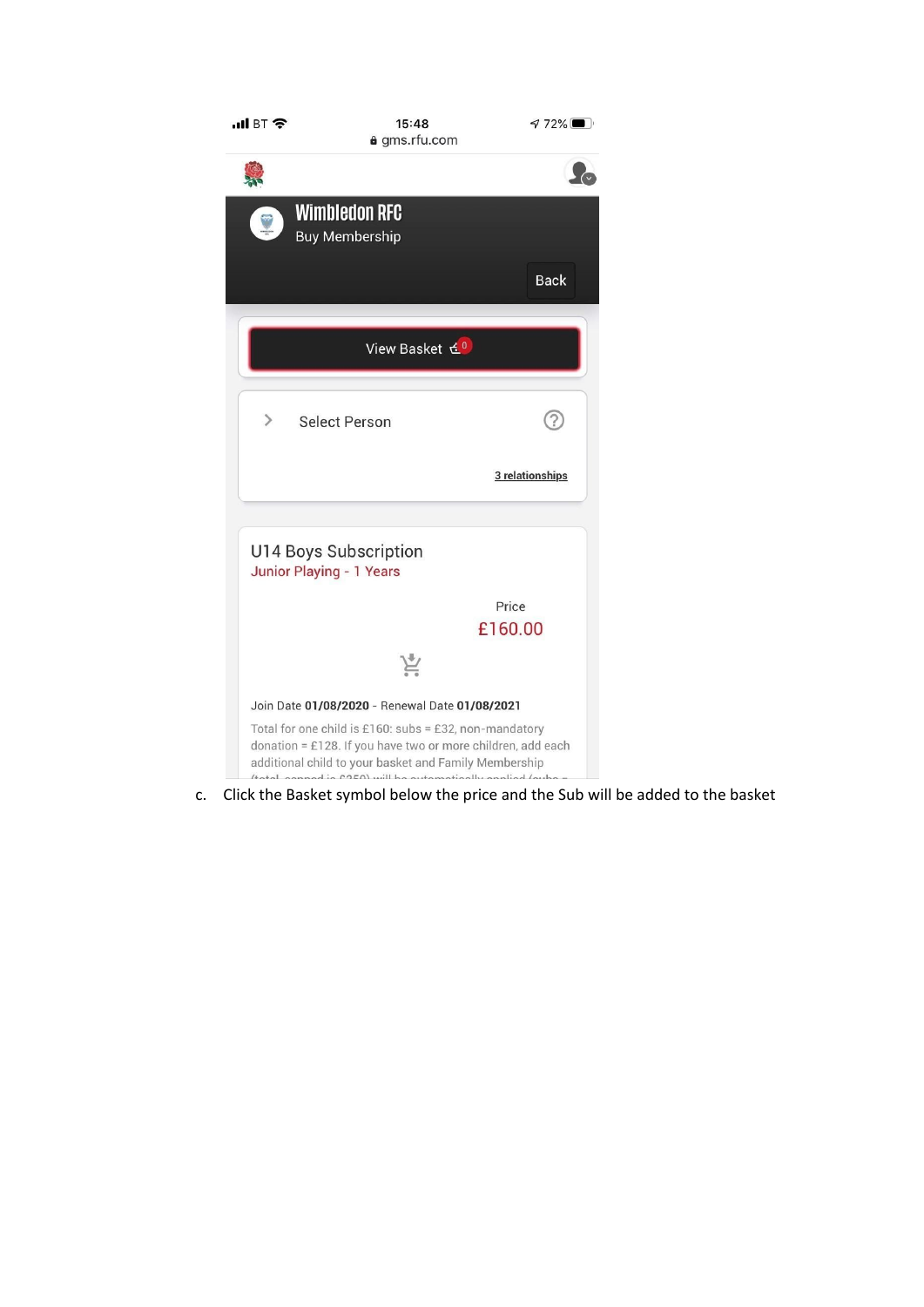

- d. Repeat for other Children as necessary
- e. Finally, Click View Basket and Check out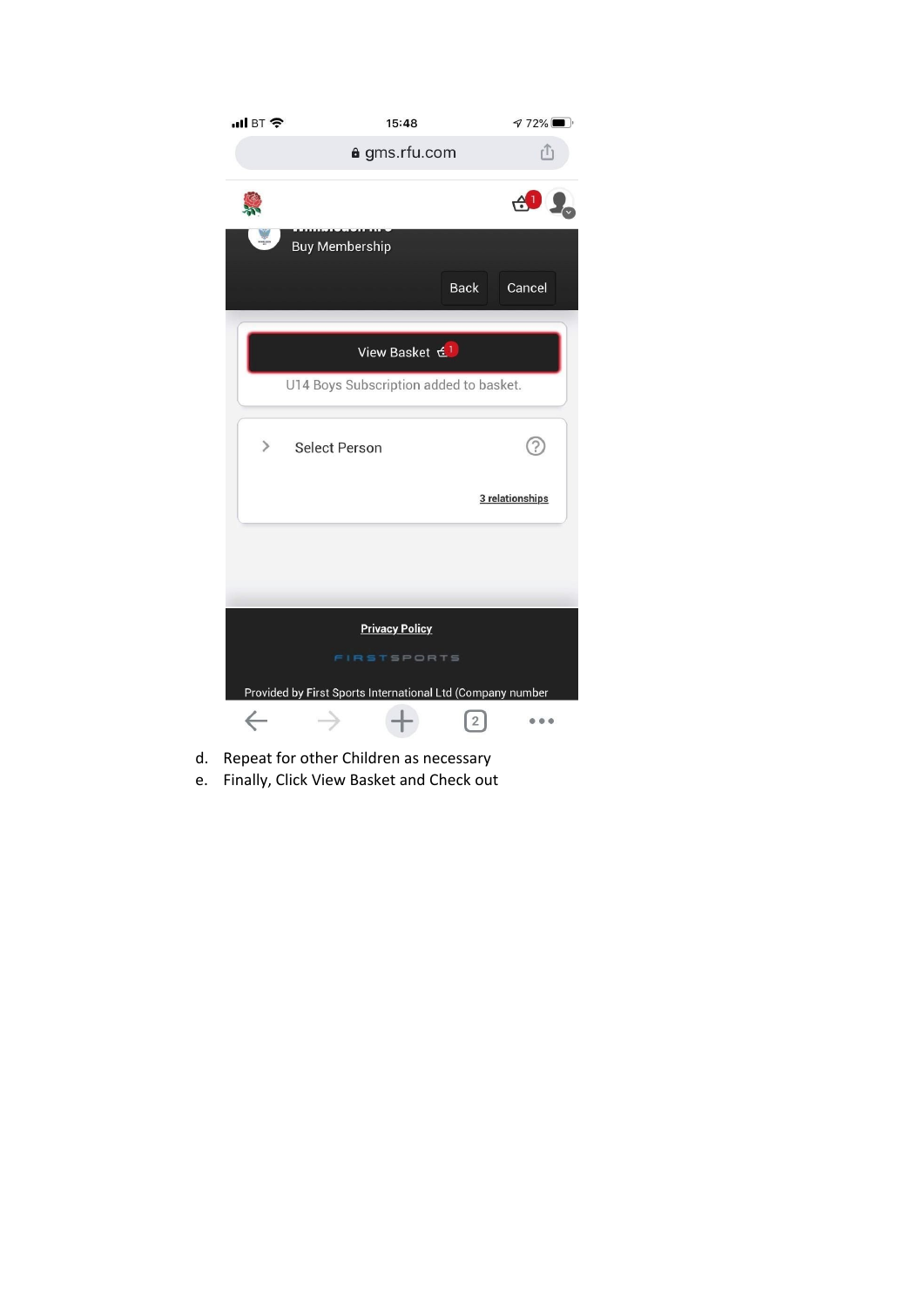